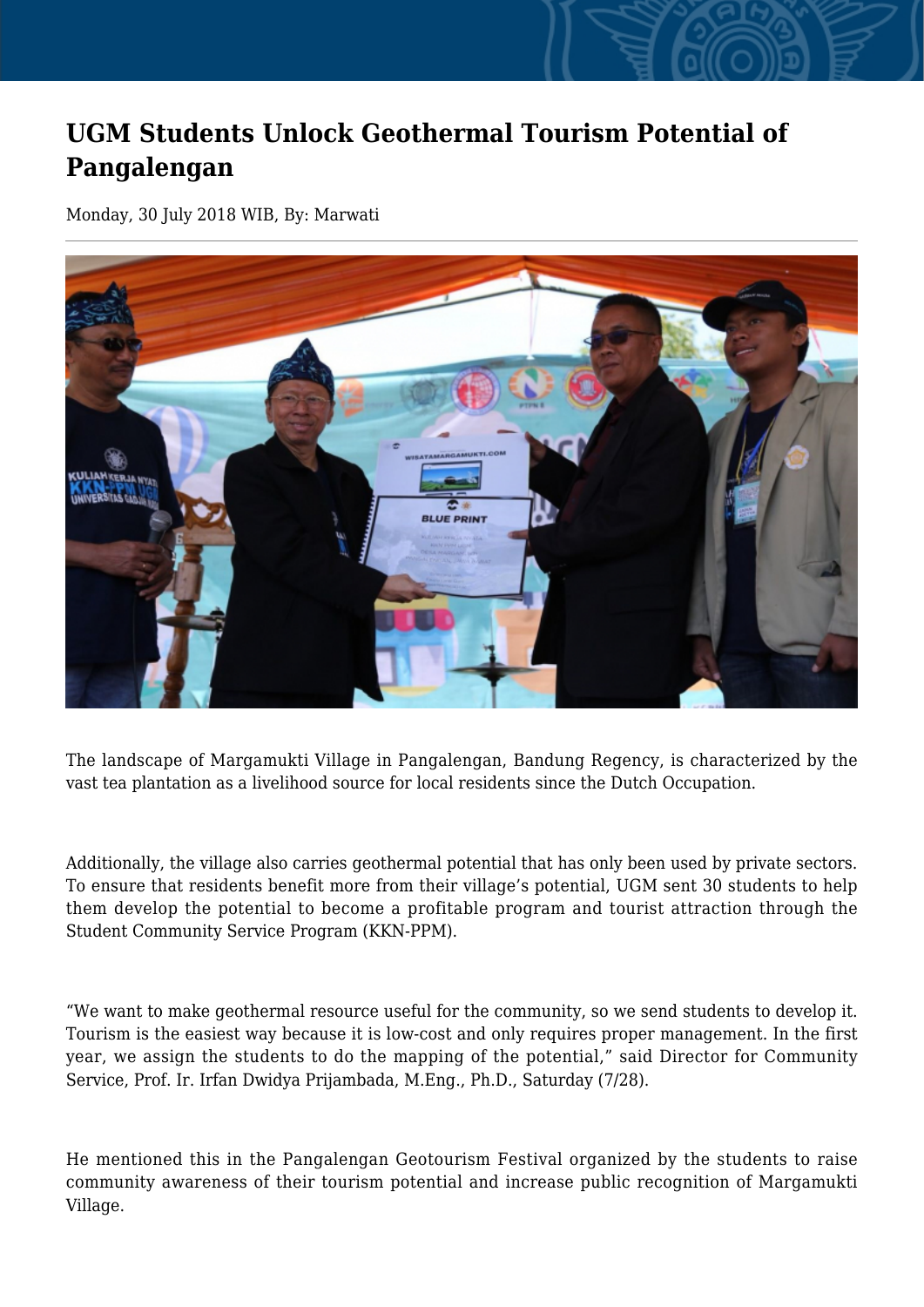Pangalengan Geotourism Festival (PGF) carries the theme of "Towards Sustainable Development of Pangalengan Tourism". It is based on the geotourism potential of Pangalengan such as hilly landscapes, lakes, geothermal manifestations, tea plantation, waterfalls, and some cultural heritage sites.

Involving local groups and schools, the festival comprised six events, which are Pangalengan Essay Competition, Pangalengan Geotourism Talkshow, Pangalengan Geotourism Expo, Pangalengan Kids Day, Pangalengan Photo Contest, and Pangalengan Cultural Festival.

Coordinator of socio-humanities team of KKN students, Jeremy Musa, stated within a month they have successfully planted the base for tourism development through various activities, ranging from creating tourism awareness group, mapping tourist attractions, to organizing tourism management basic training.

"The community has only been focusing on agronomy, so we have to start from the scratch. We have organized some basic training, such as website design, social media management, and many else. It aims to create a long-term development of tourism."

He pointed out some of the village's tourism potentials, including pine forests, tea plantations, deer conservation, hot springs, Besar peak, as well as the house where the film "Pengabdi Setan" was shot. The location of geothermal energy sources is also a tourist attraction.

This abundant tourist attractions, Jeremy opined, could potentially bring much revenue for the community if managed properly. Therefore, with the programs, the students tried to prepare the local people, especially the youth, to manage their own tourism potential.

Under the guidance of Dr. Indra Perdana from Center for Geothermal Research UGM, the Festival along with the entire series of KKN programs in Pangalengan - received full support from the government, community, and some partners, including Star Energy Geothermal, PTPN VIII, and KPBS.

Vice Rector for Human Resources and Assets, Prof. Dr. Ir. Bambang Agus Kironoto, who attended the festival, said that UGM is consistently organizing KKN program because it is considered beneficial for the students and communities where the program takes place.

"Here, we try to bring the success of KKN program in developing tourist attraction in North Sulawesi. Looking at the success, we implement the program by considering the local potential as an